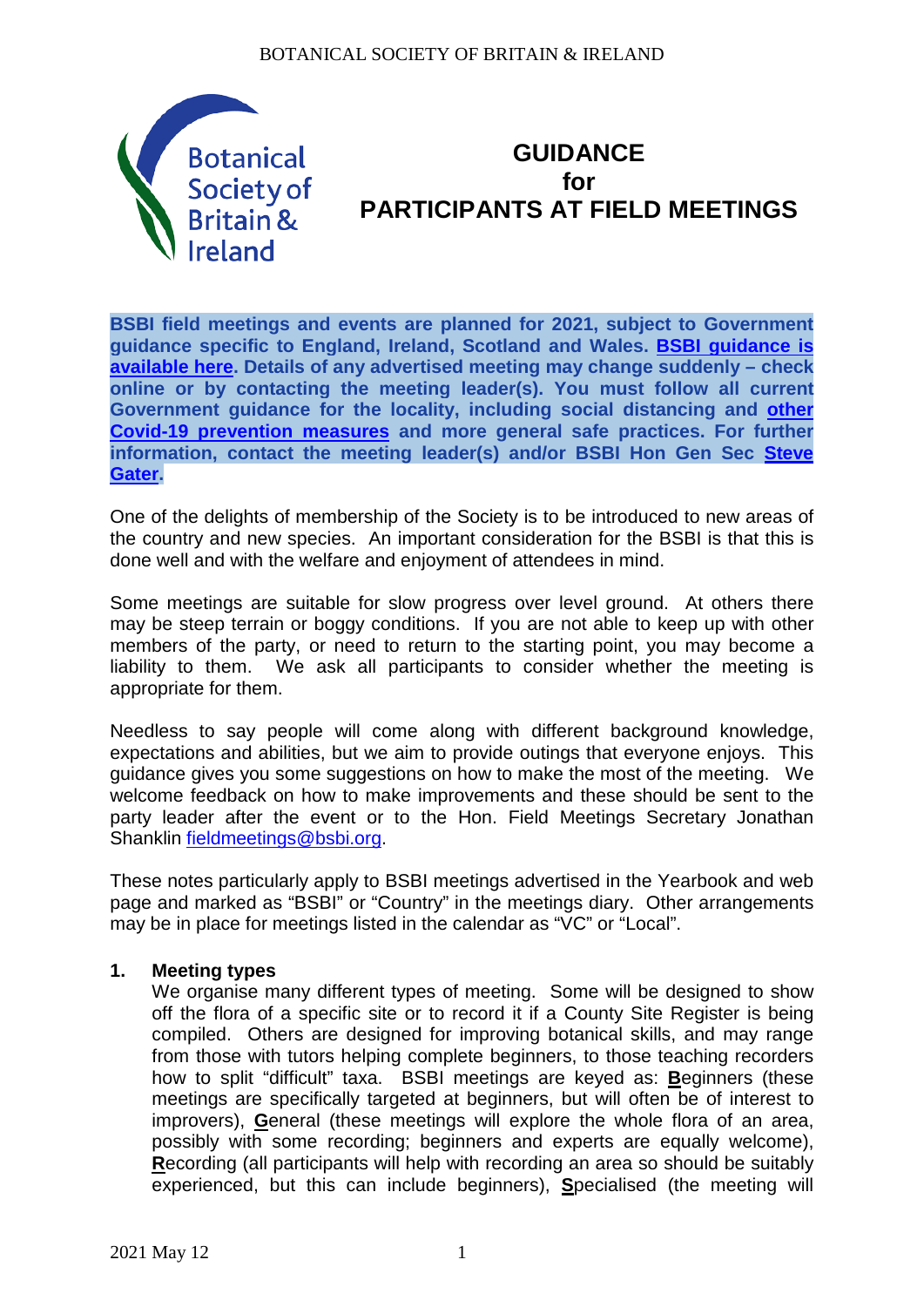concentrate on one species or on a particular group) and **T**raining (these meetings will have a tutor to help with identification skills, but can be specialised). If you have never attended a BSBI meeting before, then a Beginners, General or appropriate Training meeting is a good place to start.

The terrain over which meetings take place varies from the flat fens to steep mountains. The distance travelled can vary too, ranging from barely getting out of the car park to 10 km or more hikes. In order to help members decide which is best for them, BSBI is introducing a traffic light system: Red, Yellow or Green. A "Green" meeting will be largely on level, even ground, though may include public footpaths and gentle ascents over a short distance. A "Red" meeting could include mountainous terrain, uneven ground or a long hike. A "Yellow" meeting would be somewhere in-between, so do ask the organiser if you are unsure if it would be suitable for you.

## **2. Booking**

Most meetings are now booked in advance by email. Make sure you give your name and additional contact details. Guests are welcome if there is space – please check with the leader. Indicate if you are arriving by car, and if you are able to provide lifts if necessary. The organiser may make further information available, by letter, by email, on a web page or via social media. Please do not just turn up on the day.

#### **3. Attendance**

Meetings are often over-subscribed, so members who have booked places **must** inform the leader if they cannot attend. This may allow another member to take vour place. You will need to arrange your own transport and You will need to arrange your own transport and accommodation (if necessary) which you will have to cancel if you are unable to attend the meeting, or if the meeting itself is cancelled.

#### **4. Young People and vulnerable adults**

Coming to a BSBI meeting may start a life-long interest in plants in a young person (someone who is under 18). Some meetings may have to exclude young people, possibly because of difficult terrain or because of restrictions by the landowner. Please inform the meeting leader if you are planning on bringing a young person, so that they can consider whether the meeting is suitable and advise you of any specific hazards. Parents have full responsibility for any young person attending a meeting and they or a guardian must accompany them. Our meetings may also be beneficial for vulnerable adults, but we will usually need to have special provision in place.

#### **5. Charges**

There is usually no charge for BSBI day field meetings, though there may be an entry charge at some sites. Meetings lasting more than one day may include a registration fee and an offer of an accommodation package. This will usually be made clear in the Field Meetings Programme published in the Yearbook and on the meetings web page. Please read the booking details and instructions carefully and refer to the leader(s) if in doubt.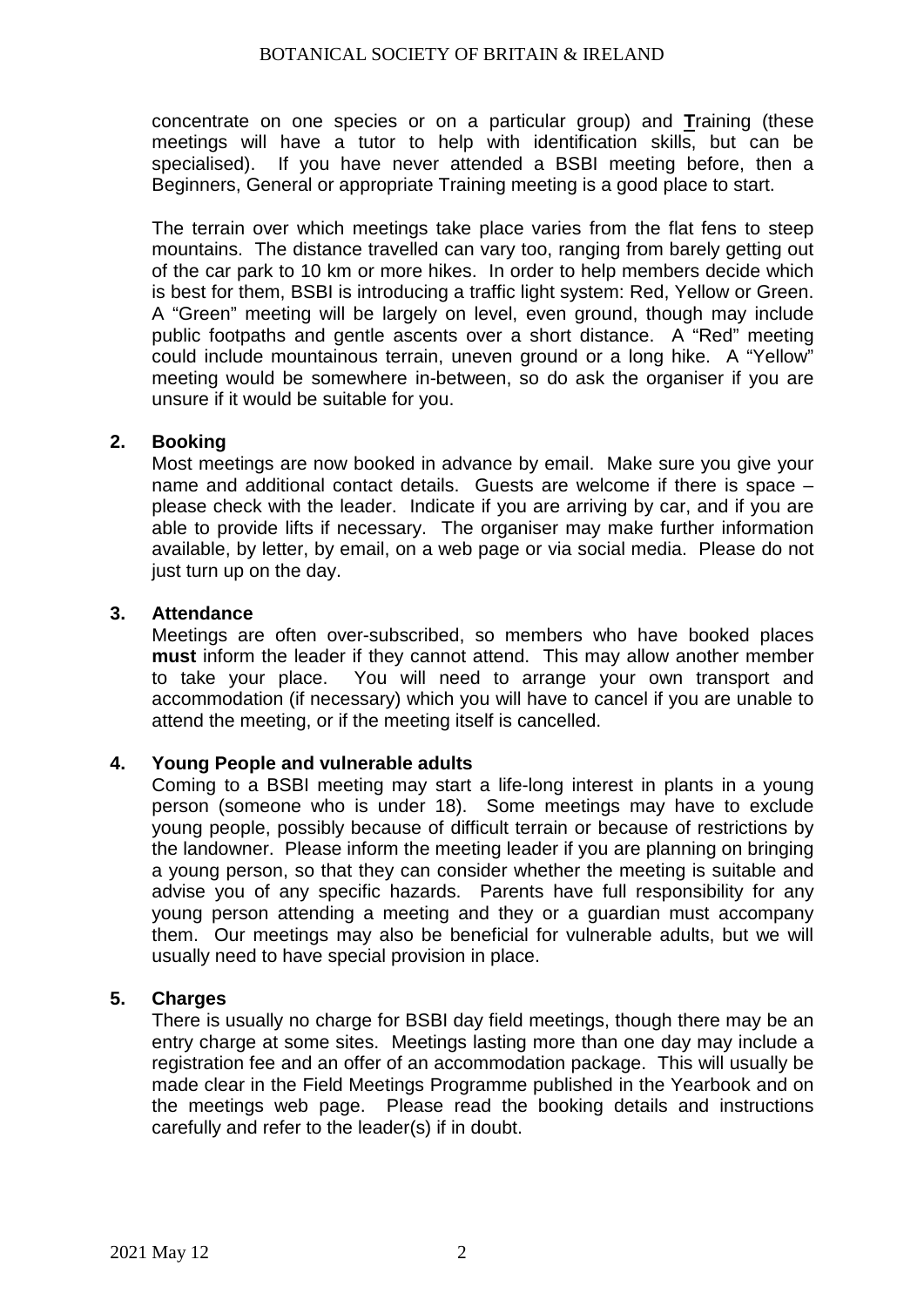## **6. Insurance**

BSBI members attending excursions, and their guests, do so at their own risk. Individuals may wish to organise their own insurance cover, and this is highly recommended for overseas excursions.

## **7. Medical**

It is in your interests to inform the leader of any relevant medical condition which may require special consideration. The meeting description will give information on what the day entails, and you should be fit enough to comfortably complete the trip. Contact the leader if in doubt. Remember to bring any necessary medication with you on the day. In some circumstances, you may be asked not to attend if you are particularly vulnerable during a national or local epidemic.

## **8. Equipment**

Come appropriately prepared for the weather and terrain, with the necessary clothing and footwear. Items that may be useful at a field meeting include: maps, ruler, GPS, identification guides, record card (often provided by the organiser), hand lens, pen/pencil, penknife, sample bag, first aid or medical supplies and mobile phone. For an all day meeting, always bring your lunch and enough to drink, even if there is an intention to return to the cars by lunch time. Progress is often slower than expected!

## **9. Arrival**

Arrive promptly, so as not to inconvenience other members of the party. We recommend aiming to arrive about 10 minutes early. Introduce yourself to the leader who will check you off on the sign-in sheet.

## **10. Code of Conduct**

No specimens should be picked unless this is suggested by the leader – plants common in one area may be rare in another. Please follow the Code of [Conduct](https://bsbi.org/download/8415/) for the conservation and enjoyment of wild plants. You should also be aware of the advice given in **[Safety in the Field.](https://bsbi.org/download/9994/)** Members are expected to follow the [Countryside Code](http://www.naturalengland.org.uk/ourwork/enjoying/countrysidecode/default.aspx) or the [Scottish Outdoor Access Code,](http://www.outdooraccess-scotland.com/) avoiding damage to property and ensuring that livestock does not escape. When you are on a road you should follow the [Highway Code,](https://www.gov.uk/guidance/the-highway-code) paying particular note to the [section on pedestrians](https://www.gov.uk/guidance/the-highway-code/rules-for-pedestrians-1-to-35) (the links take you to the code for the majority of the UK). Please observe appropriate social distancing when national guidance is in force – whilst it is tempting to crowd around a specimen this could put others at risk.

#### **11. Safety**

At the start of all meetings, the leader will give a short safety briefing, in which members are given information about the major hazards and how to deal with them. You can assume that the usual hazards of a day in the field are present. If it is your first field trip let the leader know. Please pay careful attention to the briefing and respect the advice of the leader, who will usually be very familiar with the terrain to be explored. For further advice, see the document "Safety in [the Field"](https://bsbi.org/download/9994/).